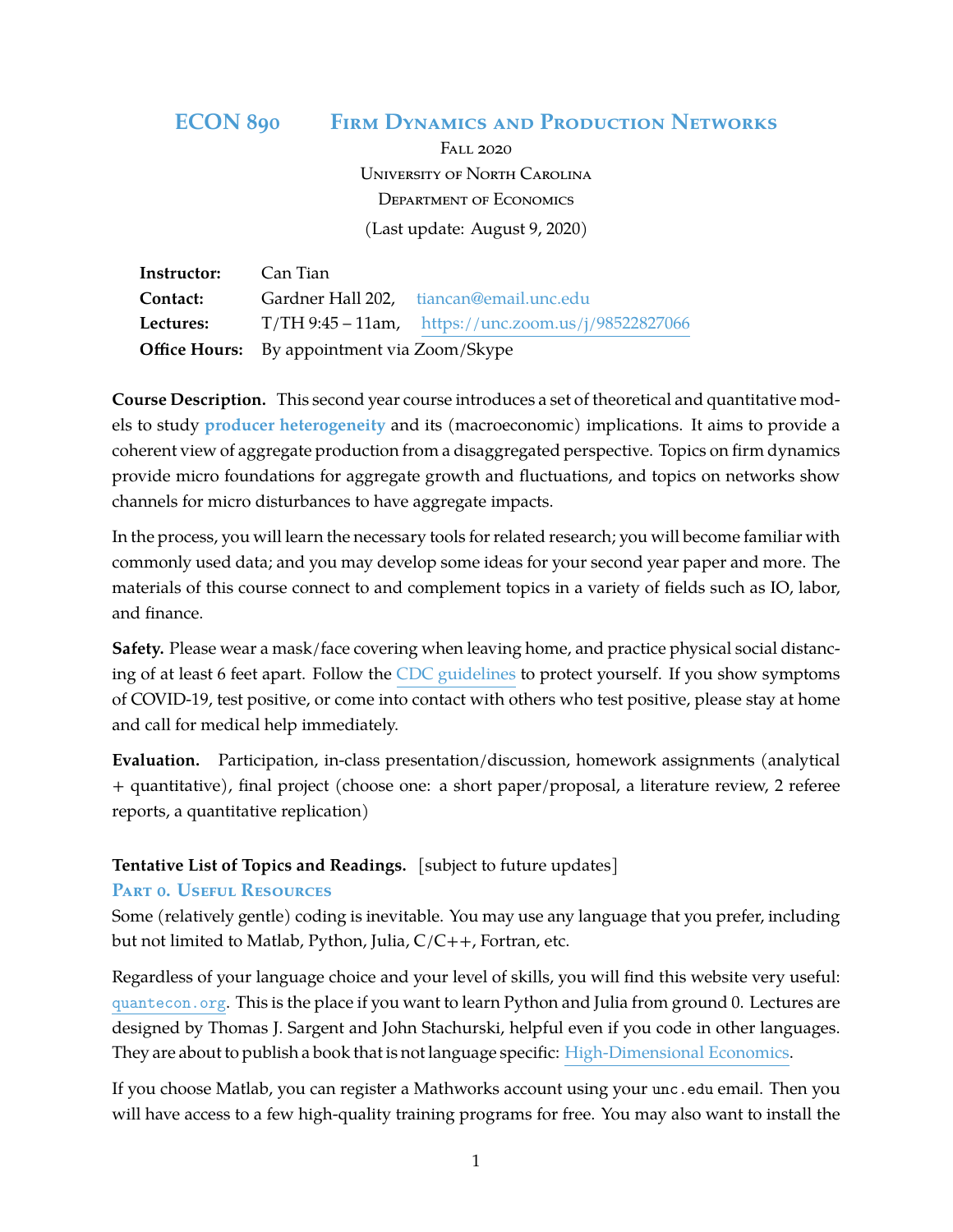[CompEcon Toolbox](https://pfackler.wordpress.ncsu.edu/compecon/154-2/) accompanying this older but still very useful book: Mario J Miranda and Paul L Fackler. *Applied computational economics and finance*. MIT press, 2004.

# **Part 1. Firm Dynamics**

Firms differ from one another. They enter and exit, and they grow and shrink. Firm activities determine the aggregate outcome; and the aggregate economic condition affects a firm's decisions as well. We first look at a set of general observations regarding the distribution of firms. Then we study a set of theories explaining the findings, each with a distinct emphasis. We dive deeper into two topics out of many: financial constraints faced by firms and innovation of firms.

0. **General facts and common sources of data**

[TBC] US: LBD, LRD [\(Census Bureau](https://www.census.gov/topics/business-economy/dynamics.html) has quite a few at least partially public ones, e.g., BDS, ABS, SUSB, CBP, ASM, LEHD, etc.), [SBA,](https://advocacy.sba.gov/data-on-small-business/) BED/BDM, Compustat, etc.

- 1. **Firm dynamics models: main types**
	- Hugo A Hopenhayn. "Entry, exit, and firm dynamics in long run equilibrium". *Econometrica: Journal of the Econometric Society* (1992): 1127–1150
	- Hugo Hopenhayn and Richard Rogerson. "Job turnover and policy evaluation: A general equilibrium analysis". *Journal of Political Economy* (1993): 915–938
	- Marc J Melitz. "The impact of trade on intra-industry reallocations and aggregate industry productivity". *Econometrica* 71, no. 6 (2003): 1695–1725
	- Erzo G. J. Luttmer. "Selection, Growth, and the Size Distribution of Firms". *The Quarterly Journal of Economics* 122, no. 3 (Aug. 2007): 1103–1144
	- Gian Luca Clementi and Berardino Palazzo. "Entry, exit, firm dynamics, and aggregate fluctuations". *American Economic Journal: Macroeconomics* 8, no. 3 (2016): 1–41
	- Boyan Jovanovic. "Selection and the Evolution of Industry". *Econometrica: Journal of the Econometric Society* (1982): 649–670
	- Esteban Rossi-Hansberg and Mark LJ Wright. "Establishment size dynamics in the aggregate economy". *American Economic Review* 97, no. 5 (2007): 1639–1666
	- Andrew Atkeson and Patrick J Kehoe. "Modeling and measuring organization capital". *Journal of political Economy* 113, no. 5 (2005): 1026–1053
	- Leo Kaas and Philipp Kircher. "Efficient firm dynamics in a frictional labor market". *American Economic Review* 105, no. 10 (2015): 3030–60
	- (a survey) Erzo G.J. Luttmer. "Models of Growth and Firm Heterogeneity". *Annual Review of Economics* 2, no. 1 (2010): 547–576
- 2. **Firm dynamics and financial frictions**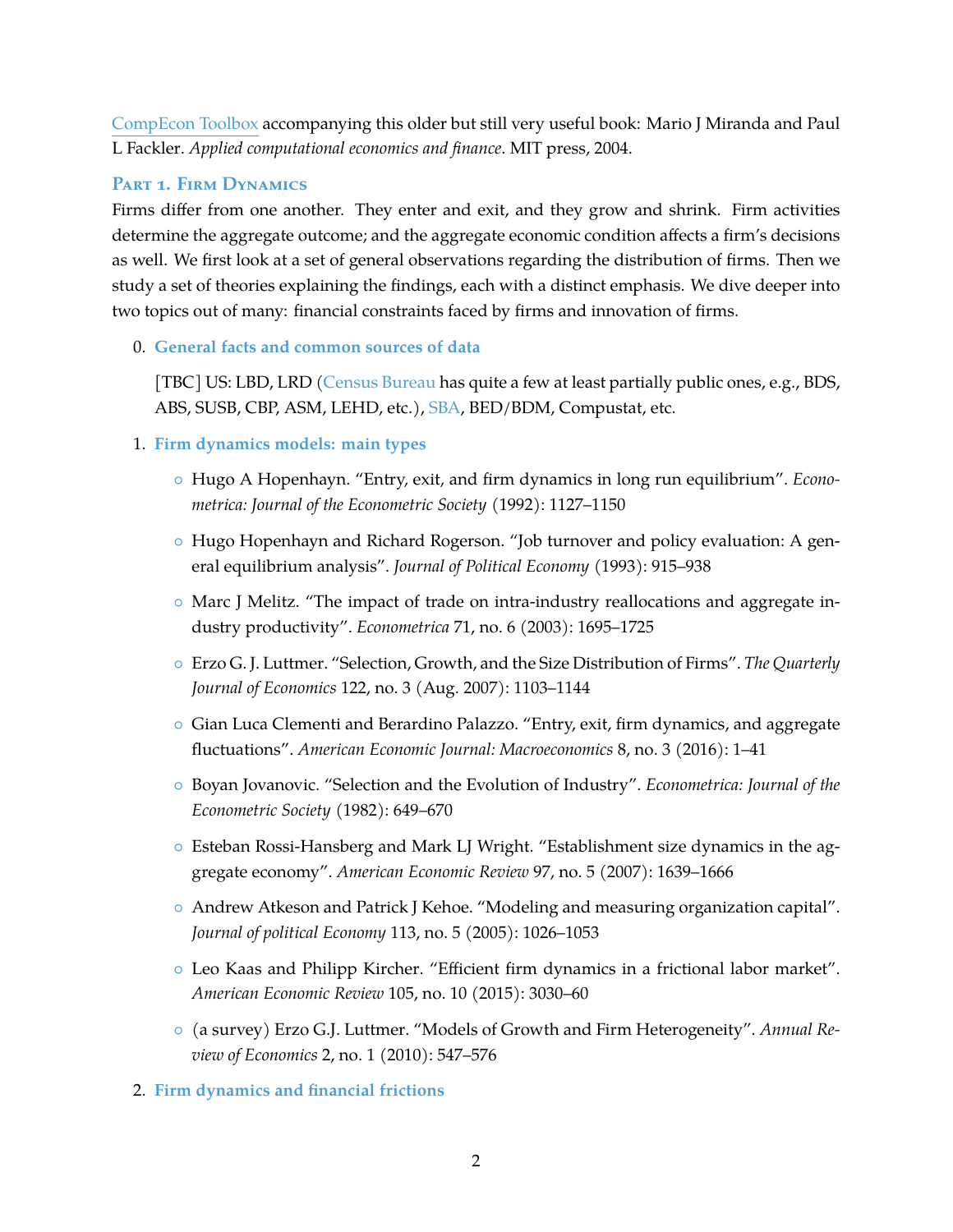- Thomas F Cooley and Vincenzo Quadrini. "Financial markets and firm dynamics". *American economic review* 91, no. 5 (2001): 1286–1310
- Gian Luca Clementi and Hugo A Hopenhayn. "A theory of financing constraints and firm dynamics". *The Quarterly Journal of Economics* 121, no. 1 (2006): 229–265
- Rui Albuquerque and Hugo A Hopenhayn. "Optimal lending contracts and firm dynamics". *The Review of Economic Studies* 71, no. 2 (2004): 285–315
- Aubhik Khan and Julia K Thomas. "Credit shocks and aggregate fluctuations in an economy with production heterogeneity". *Journal of Political Economy* 121, no. 6 (2013): 1055– 1107
- Virgiliu Midrigan and Daniel Yi Xu. "Finance and Misallocation: Evidence from Plant-Level Data". *The American Economic Review* 104, no. 2 (2014): 422–458
- Cristina Arellano, Yan Bai, and Patrick J. Kehoe. "Financial Frictions and Fluctuations in Volatility". *Journal of Political Economy* 127, no. 5 (Oct. 2019): 2049–2103

#### 3. **Firm dynamics and innovation**

- Tor Jakob Klette and Samuel Kortum. "Innovating firms and aggregate innovation". *Journal of political economy* 112, no. 5 (2004): 986–1018
- Rasmus Lentz and Dale T. Mortensen. "An Empirical Model of Growth through Product Innovation". *Econometrica* 76, no. 6 (2008): 1317–1373
- Daron Acemoglu et al. "Innovation, reallocation, and growth". *American Economic Review* 108, no. 11 (2018): 3450–91
- Daniel Garcia-Macia, Chang-Tai Hsieh, and Peter J. Klenow. "How Destructive Is Innovation?" *Econometrica* 87, no. 5 (2019): 1507–1541

## **Part 2. Networks in (Macro) Economics**

Why networks? Because firms (including financial institutions) are not isolated islands, despite being a common simplifying assumption. A network view of the production side acknowledges the interactions among individual firms, and emphasizes the consequences of these connections: how one firm's decision affects other firms connected to it, potentially affects even more firms through these other firms' connections, and affect the consumption/labor supply side of the economy at the same time.

Why now? Because we have a better theoretical toolkit and emerging new micro data, and unfortunate recent global events call for a deeper understanding of global/local supply chains and the consequence of their disruptions, among other things. Some tools and language introduced here are borrowed from statistics, computer science, sociology, epidemiology, etc. They are applicable in a wide variety of issues in economics, such as aggregate growth and fluctuations, evaluation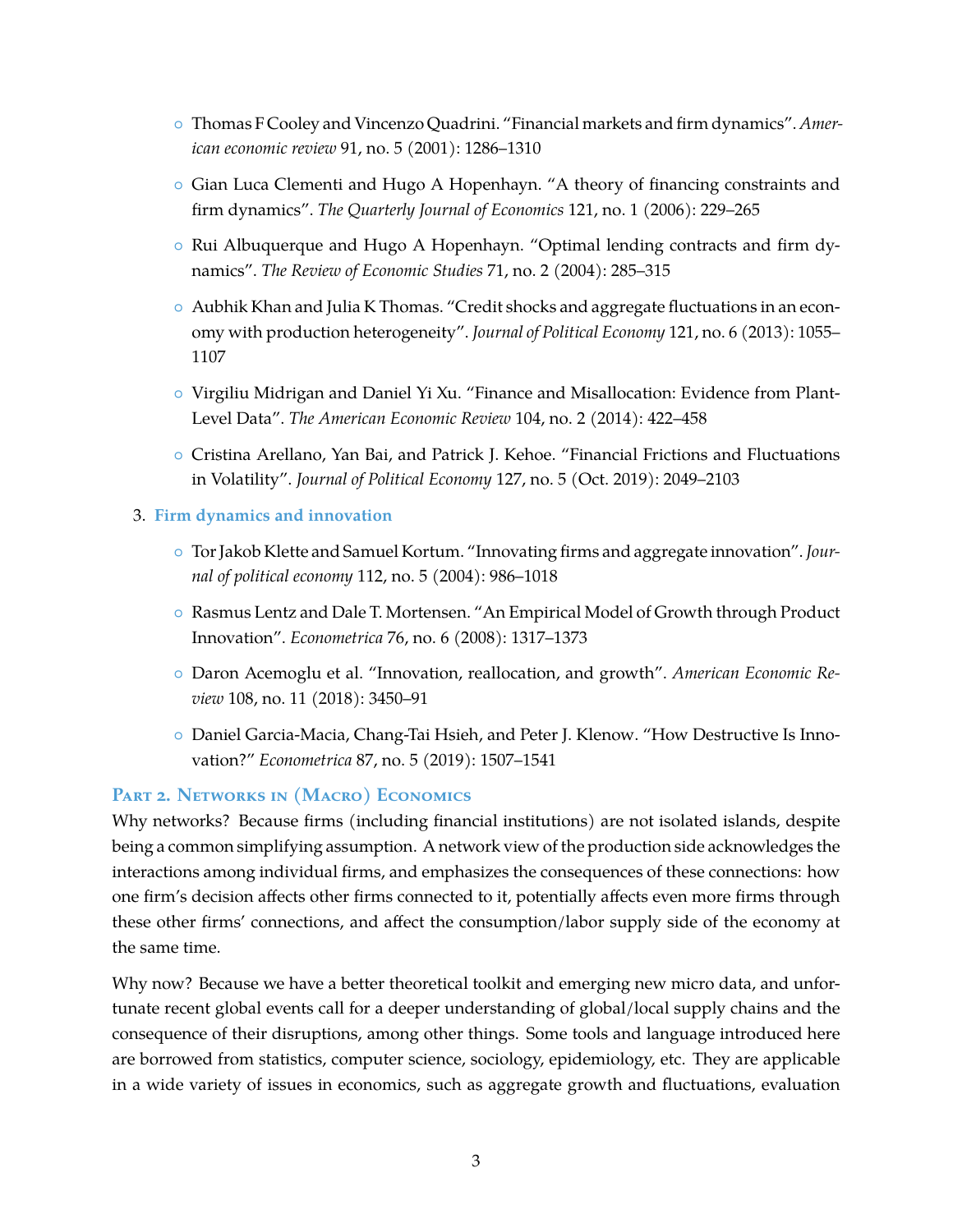of policies (targeted tax, tariff, stimulus, and/or monetary), (global) supply chains, labor markets, income difference, systemic risks of financial institutions, etc. The data examined here that are useful for other topics as well. After all, a network is just a systematic view of a collection of transactions/ownerships/credit/other connections among agents.

- 1. **Micro origins of macro disturbances: baseline models and a brief history** Can micro shocks cause sizable macro fluctuations? If so, when?
	- $\boxplus$  Baseline models (modern takes):
		- (granularity) Xavier Gabaix. "The granular origins of aggregate fluctuations". *Econometrica* 79, no. 3 (2011): 733–772
		- (network origins, asymmetry) Daron Acemoglu et al. "The network origins of aggregate fluctuations". *Econometrica* 80, no. 5 (2012): 1977–2016
		- (long-term trend) Vasco Carvalho and Xavier Gabaix. "The great diversification and its undoing". *American Economic Review* 103, no. 5 (2013): 1697–1727
		- (risk aggregation) Daron Acemoglu, Asuman Ozdaglar, and Alireza Tahbaz-Salehi. "Microeconomic origins of macroeconomic tail risks". *American Economic Review* 107, no. 1 (2017): 54–108
		- (finite firms) Vasco M. Carvalho and Basile Grassi. "Large Firm Dynamics and the Business Cycle". *American Economic Review* 109, no. 4 (Apr. 2019): 1375–1425
		- (a survey) Vasco M Carvalho. "From micro to macro via production networks". *Journal of Economic Perspectives* 28, no. 4 (2014): 23–48
		- (a survey) Vasco M. Carvalho and Alireza Tahbaz-Salehi. "Production Networks: A Primer". *Annual Review of Economics* 11, no. 1 (2019): 635–663
	- $\boxplus$  Earlier insights:
		- (weighted aggregation) Charles R Hulten. "Growth accounting with intermediate inputs". *The Review of Economic Studies* 45, no. 3 (1978): 511–518
		- (intertemporal transmission) John B Jr Long and Charles I Plosser. "Real business cycles". *Journal of Political Economy* 91, no. 1 (1983): 39–69
		- (complementarity) Boyan Jovanovic. "Micro shocks and aggregate risk". *The Quarterly Journal of Economics* 102, no. 2 (1987): 395–409
	- $\overline{H}$  A debate on sectoral shocks  $\rightarrow$  aggregate fluctuations:
		- (no: averaged-out micro shocks) Robert E Lucas Jr. "Understanding business cycles". In *Carnegie-Rochester conference series on public policy*, 5:7–29. North-Holland, 1977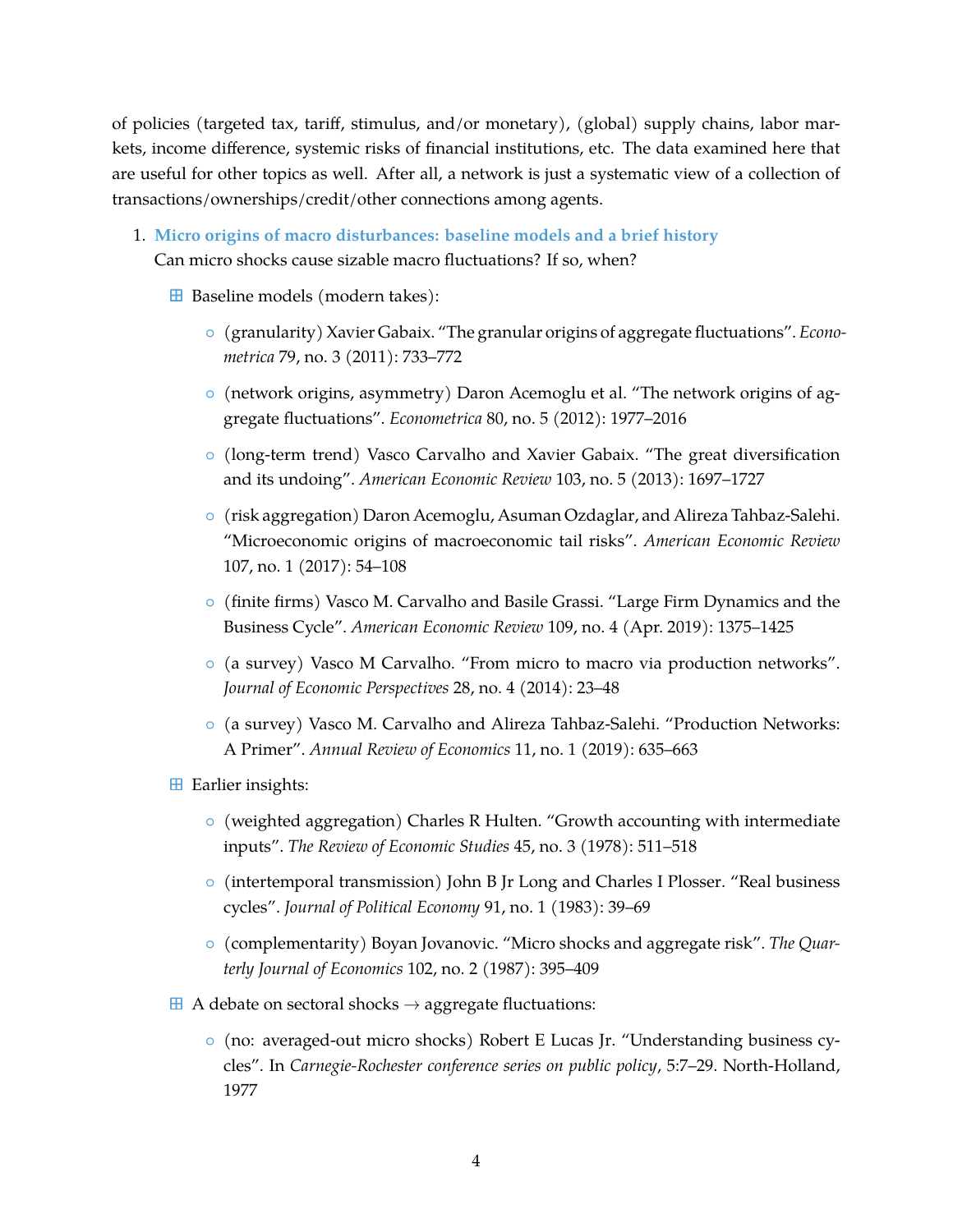- (yes: sparseness of the I-O matrix) Michael Horvath. "Cyclicality and sectoral linkages: Aggregate fluctuations from independent sectoral shocks". *Review of Economic Dynamics* 1, no. 4 (1998): 781–808
- (yes) Michael Horvath. "Sectoral shocks and aggregate fluctuations". *Journal of Monetary Economics* 45, no. 1 (2000): 69–106
- (no) Bill Dupor. "Aggregation and irrelevance in multi-sector models". *Journal of Monetary Economics* 43, no. 2 (1999): 391–409
- 2. **Empirical and quantitative findings on producer connections**

Properties of input-output networks and firm-to-firm connections; transmission patterns along these connections; quantitative analysis.

**H** Common sources of data

[TBC] US-industry:BEA industry account; OECD-industry:STAN database; more countriesindustry: GTAP; etc.

US-public firms: Compustat, Capital IQ, FactSet Revere; Belgium; Japan; Turkey; etc.

- **E** Sector/industry level
	- Daron Acemoglu, Ufuk Akcigit, and William Kerr. "Networks and the macroeconomy: An empirical exploration". *NBER Macroeconomics Annual* 30, no. 1 (2016): 273– 335
	- Enghin Atalay. "How important are sectoral shocks?" *American Economic Journal: Macroeconomics* 9, no. 4 (2017): 254–80
	- Andrew T Foerster, Pierre-Daniel G Sarte, and Mark W Watson. "Sectoral versus aggregate shocks: A structural factor analysis of industrial production". *Journal of Political Economy* 119, no. 1 (2011): 1–38
	- Vasco Carvalho and Xavier Gabaix. "The great diversification and its undoing". *American Economic Review* 103, no. 5 (2013): 1697–1727
- $\blacksquare$  Firm level firm-to-firm connections
	- Enghin Atalay et al. "Network structure of production". *Proceedings of the National Academy of Sciences* 108, no. 13 (2011): 5199–5202
	- Jean-Noël Barrot and Julien Sauvagnat. "Input specificity and the propagation of idiosyncratic shocks in production networks". *The Quarterly Journal of Economics* 131, no. 3 (2016): 1543–1592
	- Andrew B Bernard et al. *The origins of firm heterogeneity: A production network approach*. Tech. rep. National Bureau of Economic Research, 2019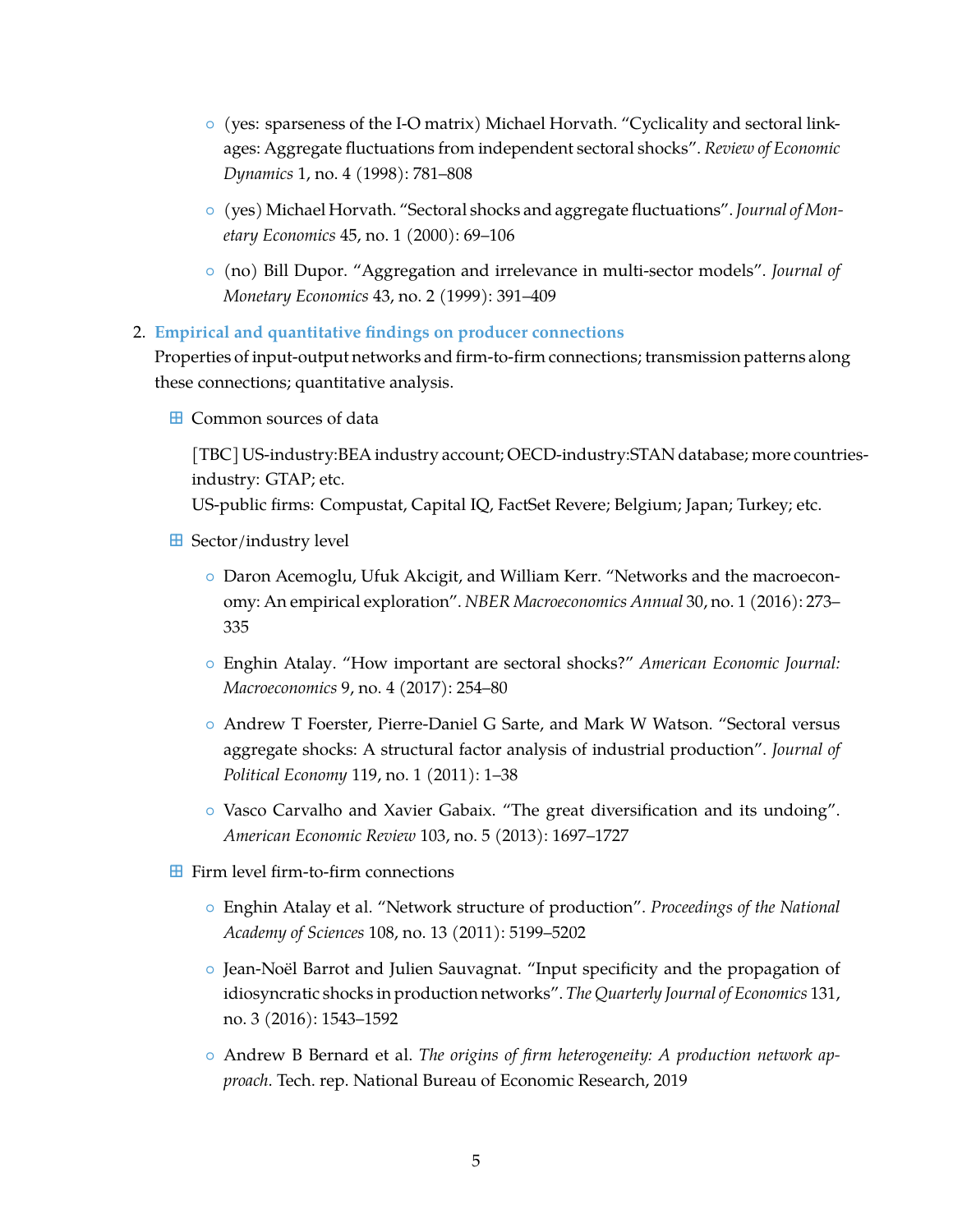- Vasco M Carvalho et al. *Supply chain disruptions: Evidence from the great east japan earthquake*. Tech. rep. 17-5. Columbia University, 2016
- Christoph E Boehm, Aaron Flaaen, and Nitya Pandalai-Nayar. "Input linkages and the transmission of shocks: firm-level evidence from the 2011 Tōhoku earthquake". *Review of Economics and Statistics* 101, no. 1 (2019): 60–75
- Julian Di Giovanni, Andrei A Levchenko, and Isabelle Mejean. "Firms, destinations, and aggregate fluctuations". *Econometrica* 82, no. 4 (2014): 1303–1340
- 3. **Frictions and market imperfections in a fixed network**
	- Charles I Jones. "Input—Output Economics". In *Advances in Economics and Econometrics: Tenth World Congress*, 2:419. Cambridge University Press, 2013
	- Ernest Liu. *Industrial Policies and Economic Development*. Tech. rep. Princeton University, 2017
	- David Rezza Baqaee. "Cascading failures in production networks". *Econometrica* 86, no. 5 (2018): 1819–1838
	- Saki Bigio and Jennifer La'O. "Distortions in Production Networks". *The Quarterly Journal of Economics* (forthcoming)
	- David Rezza Baqaee and Emmanuel Farhi. "Productivity and misallocation in general equilibrium". *The Quarterly Journal of Economics* 135, no. 1 (2020): 105–163
	- Basile Grassi et al. "IO in I-O: Size, industrial organization, and the input-output network make a firm structurally important". *Work. Pap., Bocconi Univ., Milan, Italy* (2017)

#### 4. **Network formation**

- $\boxplus$  Exogenous, statistical models of production network formation/evolution:
	- Matthew O Jackson and Brian W Rogers. "Meeting Strangers and Friends of Friends: How Random Are Social Networks?" *American Economic Review* 97, no. 3 (May 2007): 890–915
	- Enghin Atalay et al. "Network structure of production". *Proceedings of the National Academy of Sciences* 108, no. 13 (2011): 5199–5202
	- Vasco M Carvalho and Nico Voigtländer. *Input diffusion and the evolution of production networks*. Tech. rep. National Bureau of Economic Research, 2014
	- Thomas Chaney. "The Network Structure of International Trade". *American Economic Review* 104, no. 11 (Nov. 2014): 3600–3634
- **E** Endogenous production network formation: